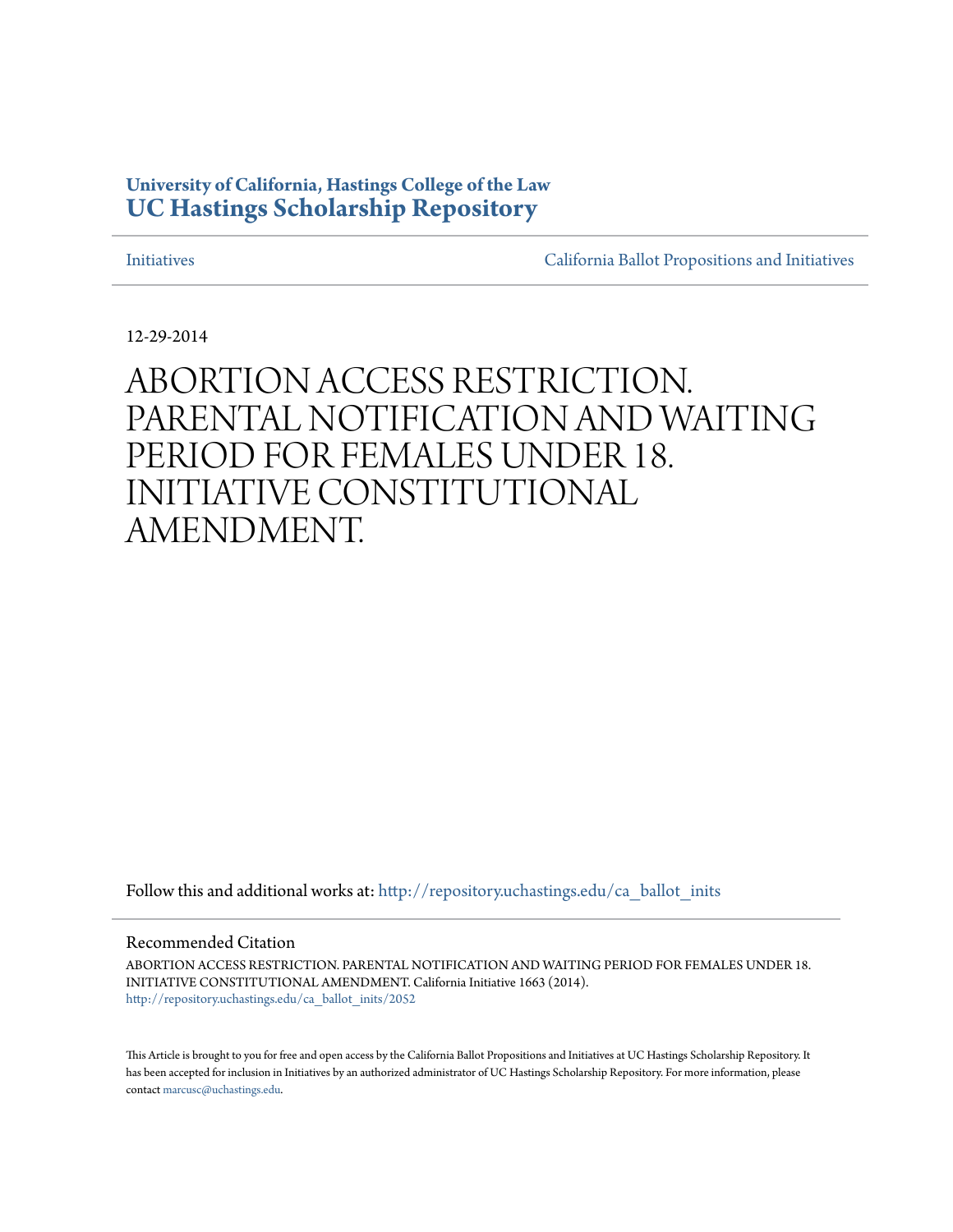

DEC 2 9 2014

Office of the Attorney General of California Attn: Ashley Johansson, Initiative Coordinator 1300 I Street, Suite 125 P.O. Box 944255 Sacramento, CA 94244-2550 Telephone: (916) 445-4752

INITIATIVE COOROINATCx' A TIORNEY GENERAL'S or

Fax: (916) 324-8835 E-Mail: Ashley.Johansson@doj.ca.gov

### Re: **Request for Title and Summary for Proposed Initiative**

Dear Initiative Coordinator Ashley Johansson:

Pursuant to Article II, Section 10(d) of the California Constitution, I am submitting the attached proposed statewide Constitutional Amendment ballot initiative to your office and request the preparation of a title and summary for the ballot initiative as provided by law.

## I propose the title: **Parental Notification, Child and Teen Safety, and Stop Sexual Predators** an~Traffickers **Act**

I have also included with this letter the signed Proponent Certifications required under California Elections Code sections 9001 (b) and 9608, my voter registration address, and payment in the amount of \$200.

I am a registered voter in the state of California.

Should you have any questions or require additional information, please contact me at my voter registration residence address, or by telephone, fax, or e-mail using the information provided on the attached letter.

Thank you for your attention to this important matter.

Sincerely,<br>Jehn Ami

Uohn Smith, Proponent

Public contact information: John.Smith.jsjs@gmail.com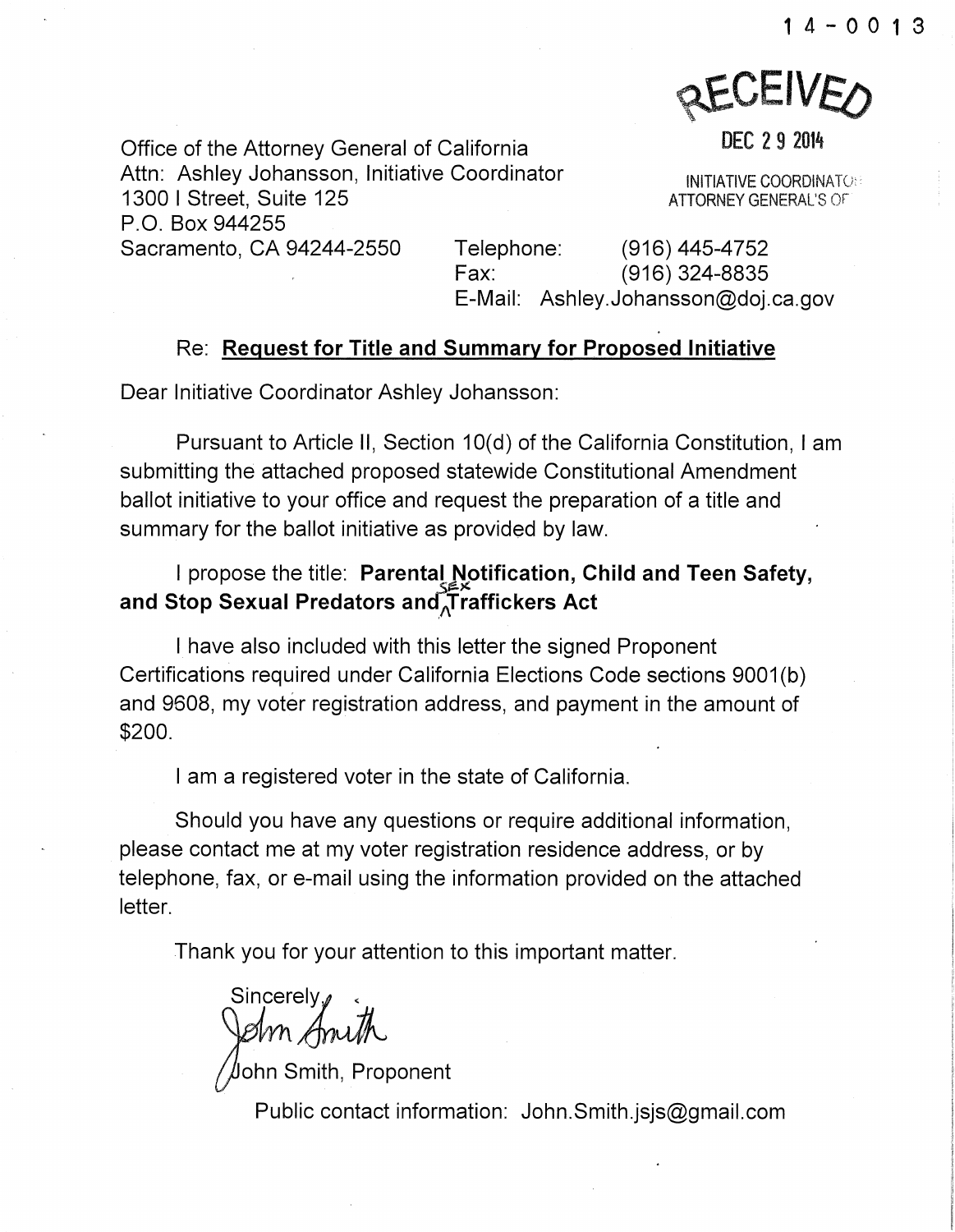#### INITIATIVE MEASURE TO BE SUBMITTED DIRECTLY TO VOTERS

The Attorney General of California has prepared the following title and summary of the chief purposes and points of the proposed measure:

(Insert 100 word title and summary)

To the Honorable Secretary of State of California:

We the undersigned, registered, qualified voters of California, residents of the afore-described County (or City and County), on the signature page of this petition section, hereby propose an amendment to the Constitution of the State of California relating to parental notification and personal consent prior to the performance of an abortion on a pregnant unemancipated minor, and petition the Secretary of State to submit the same to the voters of California for their adoption or rejection at the next succeeding general election or at any special statewide election held prior to the general election or otherwise provided by law. The proposed amendment reads as follows:

#### SECTION 1, Title

This amendment shall be known and may be cited as the Parental Notification, Child and Teen Safety, and Stop Sexual Predators and Sex Traffickers Act.

#### SECTION 2. Declaration of Findings and Purposes

The People of California have a compelling interest in protecting minors from the known risks of secret abortions, including the danger of not obtaining prompt care for health- and life-threatening complications when a minor's parent is unaware that she has undergone a secret abortion. The People also have a compelling interest in preventing sexual predators and sex traffickers from using secret abortions to conceal sexual abuse and exploitation, and sex trafficking of minors.

#### SECTION 3. Parental Notification

Section 32 of Article 1 of the California Constitution is added to read: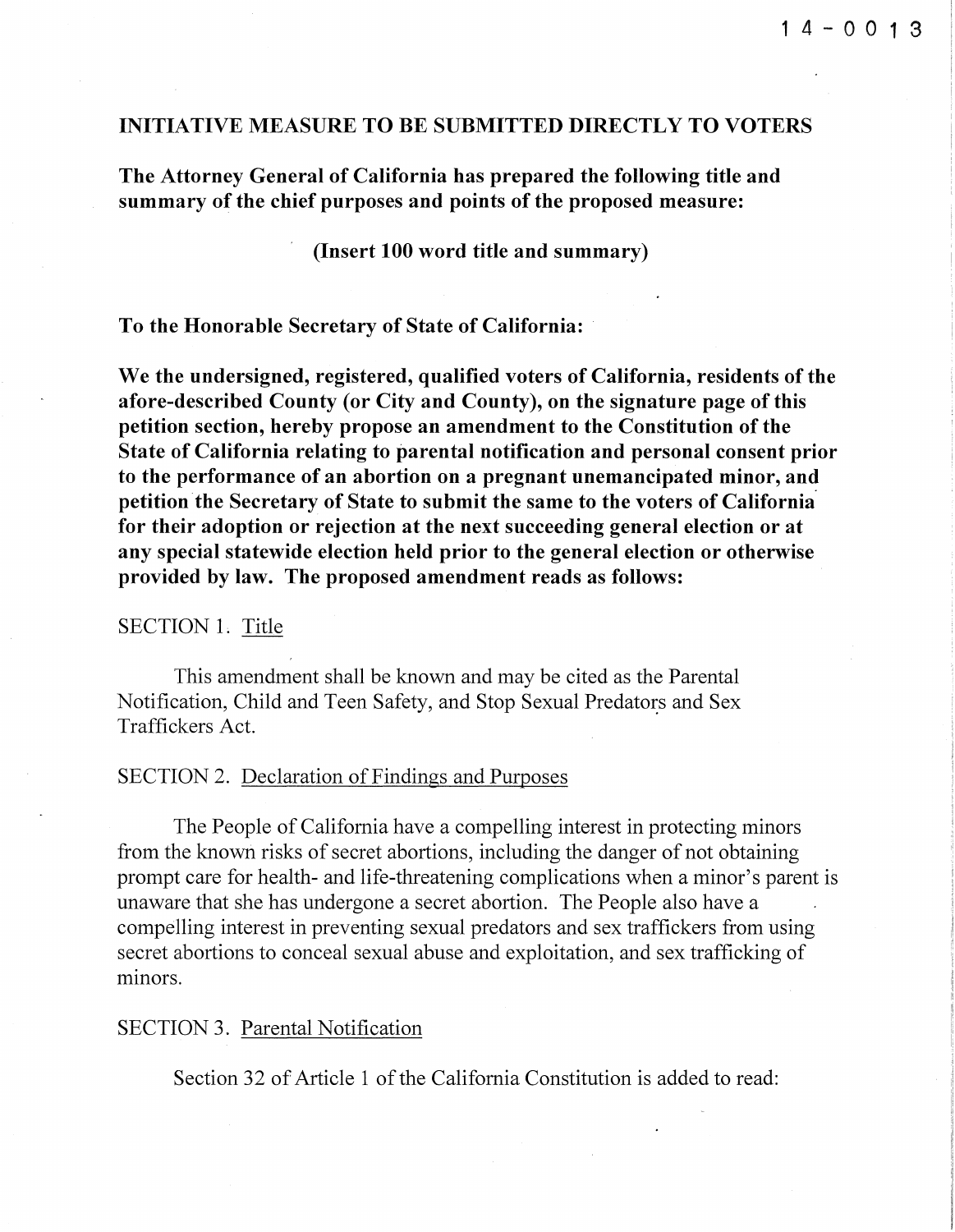SEC. 32 (a) For purposes of this Section, the following terms shall be defined to mean:

( 1) "Parent" means a person who, at the time notice or waiver is required under this Section, is either a parent if both parents have legal custody, or the parent or person having legal custody, or the legal guardian of an unemancipated minor.

(2) "Unemancipated minor" means a female under the age of 18 years who has not entered into a valid marriage and is not on active duty with the armed services of the United States and has not received a declaration of emancipation under state law. For the purposes of this Section, pregnancy does not emancipate a female under the age of 18 years.

(3) "Physician" means any person authorized under the statutes and regulations of the State of California to perform an abortion upon an unemancipated minor.

(4) "Notice" means a written notification, signed and dated by a physician or his or her agent, informing the parent of an unemancipated minor that she has requested an abortion.

(5) "Abortion" means the use of any means to terminate the pregnancy of an unemancipated minor known to be pregnant except for the purpose of producing a live birth. "Abortion" shall not include the use of any contraceptive drug or device.

( 6) "Medical emergency" means a condition which, on the basis of the physician's good-faith clinical judgment, so complicates the medical condition of a pregnant unemancipated minor as to necessitate the immediate abortion of her pregnancy to avert her death or for which a delay will create serious risk of substantial and irreversible impairment of a major bodily function.

(b) Notwithstanding Article 1, Section 1, or any other provision of this Constitution or law to the contrary, and except as provided in subdivisions  $(d)$ ,  $(e)$ , or (f) of this Section, a physician shall not perform an abortion on an unemancipated minor until at least forty-eight ( 48) hours has elapsed after the physician or the physician's agent has delivered written notice as provided in subdivision (c) of this section, or has received a copy of a waiver of notification from the court as provided in subdivisions  $(h)$ ,  $(i)$ , or  $(i)$ . A copy of any notice or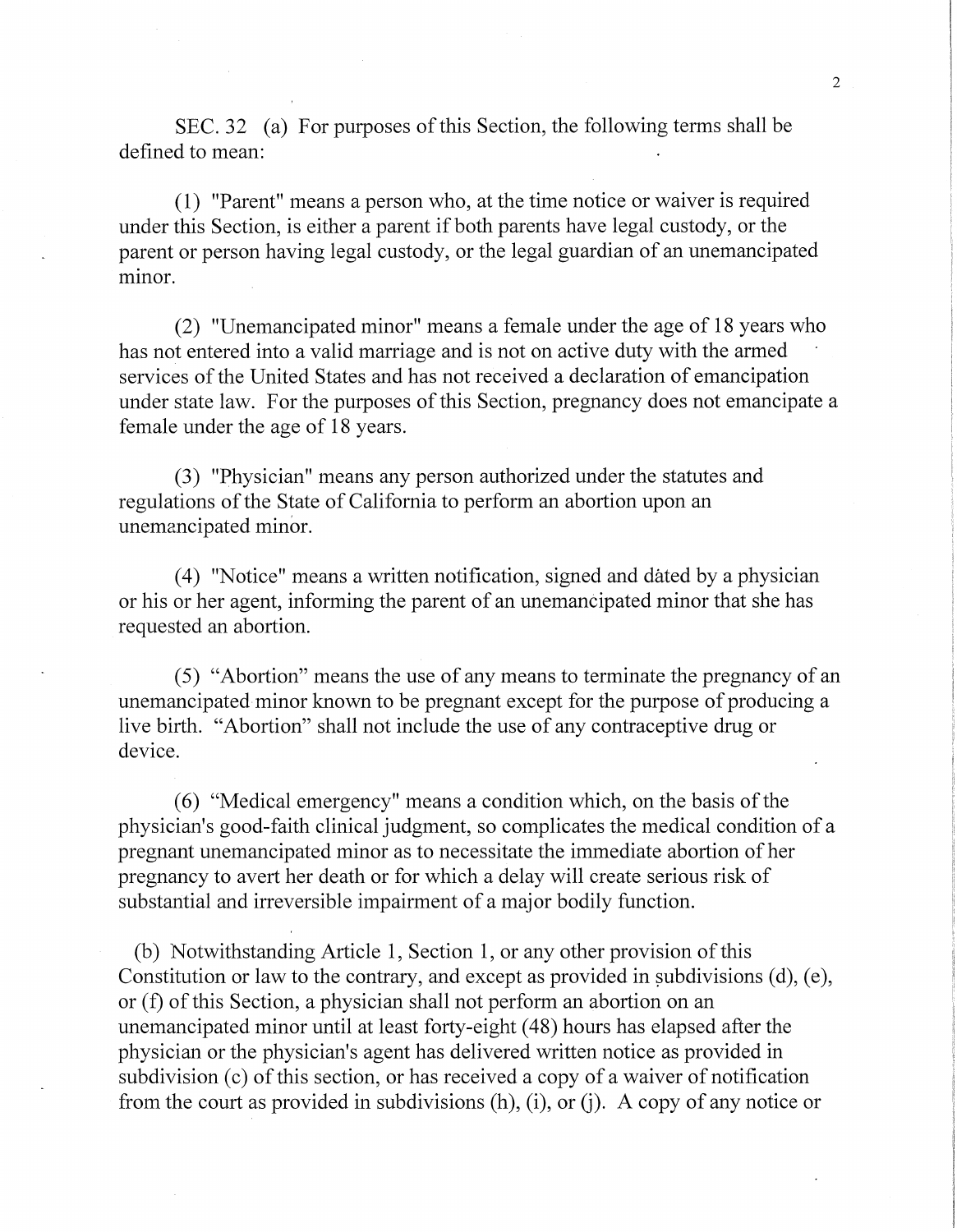waiver shall be retained with the unemancipated minor's medical records. The physician or the physician's agent shall inform the unemancipated minor that her parent may receive notice as provided for in this section.

(c) The written notice shall be delivered by the physician or the physician's agent to the parent, either personally or by certified mail addressed to the parent at the parent's last known address with return receipt requested and restricted delivery to the addressee. If notice is provided by certified mail, a copy of the written notice shall also be sent at the same time by first class mail to the parent. Notice by mail may be presumed to have been delivered under the provisions of this subdivision at noon of the second day after the written notice sent by certified mail was postmarked, not counting any days on which regular mail delivery does not take place. A form for the notice shall be prescribed by the California Department of Public Health. The notice form shall be bilingual, in English and Spanish, and also available in English and each of the other languages in which California Official Voter Information Guides are published.

(d) Notice of an unemancipated minor's intent to obtain an abortion may be waived by her parent. The waiver must be in writing, on a form prescribed by the California Department of Public Health, signed by a parent, dated, and notarized. The parent shall specify on the form that the waiver is valid for 30 days, or until a specified date, or until the minor's eighteenth birthday. The written waiver need not be notarized if the parent personally delivers it to the physician or the physician's agent. The form shall include the following statement: **"WARNING.**  It is **a crime to knowingly provide false information to a physician or a physician's agent for the purpose of inducing a physician or a physician's agent to believe that a waiver of notice has been provided by a parent or guardian."** The waiver form shall be bilingual, in English and Spanish, and also available in English and each of the other languages in which California Official Voter Information Guides are published. For each abortion performed on an unemancipated minor pursuant to this subdivision, the physician or the physician's agent must receive a separate original written waiver that shall be retained with the unemancipated minor's medical records.

(e) Notice to a parent shall not be required under this Section if the unemancipated minor is the victim of physical or sexual abuse committed by one or both of the minor's parents and the abuse is documented by a signed and notarized statement by  $(1)$  a person at least 21 years of age who has personal knowledge of the abuse and who is a grandparent, stepparent, foster parent, sibling of a parent, or sibling or half-sibling of the unemancipated minor, or (2) a law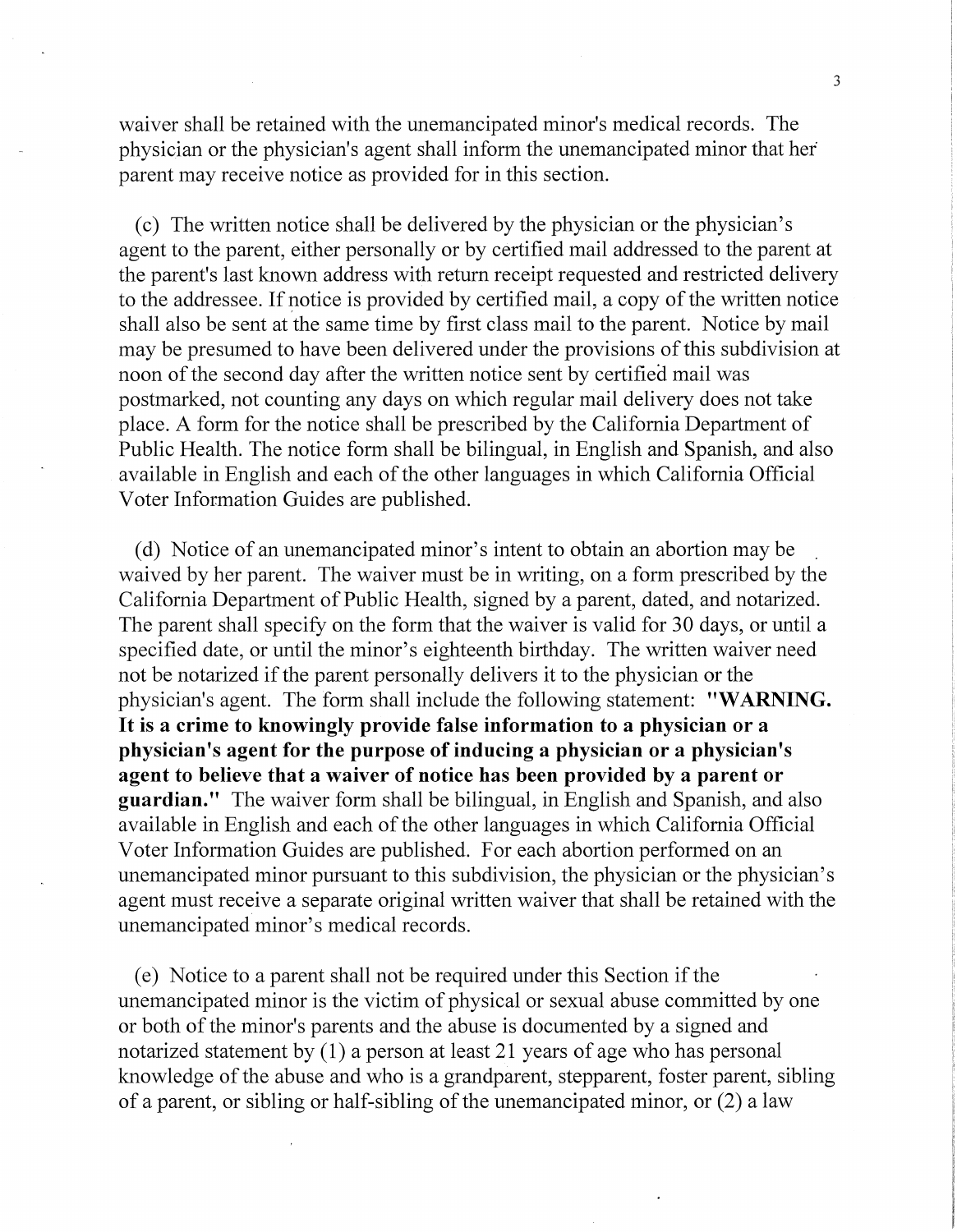enforcement officer or agent of a public child protective agency who has investigated the abuse of the unemancipated minor. The physician shall retain the signed and notarized statement with the unemancipated minor's medical records.

(f) Notice shall not be required under this Section if the attending physician certifies in the unemancipated minor's medical records the medical indications supporting the physician's good-faith clinical judgment that the abortion is necessary due to a medical emergency.

(g) Notice shall not be required under this Section if waived pursuant to this subdivision and subdivisions (h) or  $(i)$  or  $(j)$ . If the pregnant unemancipated minor elects not to permit notice to be given to a parent, she may file a petition with the juvenile court. No filing fee shall be required for filing a petition. If, pursuant to this subdivision, an unemancipated minor seeks to file a petition, the court shall assist the minor or person designated by the minor in preparing the documents required pursuant to this Section. The petition shall set forth with specificity the minor's reasons for the request. The unemancipated minor shall appear personally in the proceedings in juvenile court and may appear on her own behalf or with counsel of her own choosing. The court shall, however, advise her that she has a right to court-appointed counsel upon request. The hearing shall be held by 5 p.m. on the second court day after filing the petition unless extended at the written request of the unemancipated minor or her counsel. The unemancipated minor shall be notified of the date, time, and place of the hearing on the petition. Judgment shall be entered within one court day of submission of the matter. The judge shall order a record of the evidence to be maintained, including the judge's written factual findings and legal conclusions supporting the decision. The court shall ensure that the minor's identity be kept confidential and that all court proceedings be sealed.

(h) (1) If the judge finds, by clear and convincing evidence, that the unemancipated minor is both sufficiently mature and well-informed to decide whether to have an abortion, the judge shall authorize a waiver of notice of a parent.

(2) If the judge finds, by clear and convincing evidence, that notice to a parent is not in the best interests of the unemancipated minor, the judge shall authorize a waiver of notice. If the finding that notice to a parent is not in the best interests of the minor is based on evidence of physical or sexual abuse, the court shall ensure that such evidence is brought to the attention of the appropriate law enforcement or public child protective agency.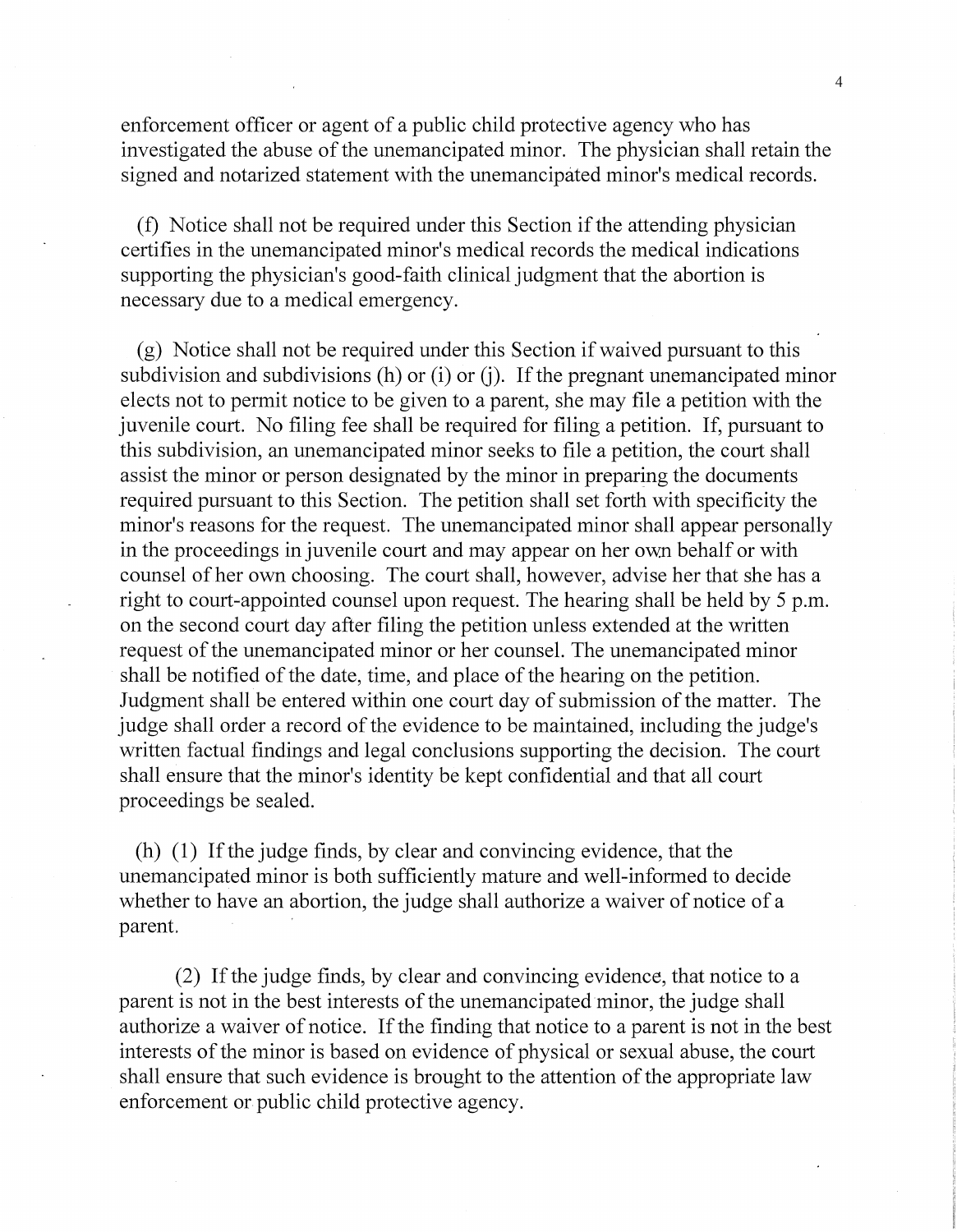(3) If the judge does not make a finding specified in subdivision  $(h)(1)$  or  $(h)(2)$ , the judge shall deny the petition.

(i) If the judge fails to rule within the time period specified in subdivision (g) and no extension was requested and granted, the petition shall be deemed granted and the notice requirement shall be waived.

 $(i)$  The unemancipated minor may appeal the judgment of the juvenile court at any time after the entry of judgment. The Judicial Council shall prescribe, by rule, the practice and procedure on appeal and the time and manner in which any record on appeal shall be prepared and filed and may prescribe forms for such proceedings. These procedures shall require that the hearing shall be held within three court days of filing the notice of appeal. The unemancipated minor shall be notified of the date, time, and place of the hearing. The appellate court shall ensure that the unemancipated minor's identity be kept confidential and that all court proceedings be sealed. No filing fee shall be required for filing an appeal. Judgment on appeal shall be entered within one court day of submission of the matter.

(k) The Judicial Council shall prescribe, by rule, the practice and procedure for petitions for waiver of parental notification, hearings, and entry of judgment as it deems necessary and may prescribe forms for such proceedings. Each court shall provide annually to 'the Judicial Council, in a manner to be prescribed by the Judicial Council to ensure confidentiality of the unemancipated minors filing petitions, a report of the number of petitions filed, the number of petitions granted under subdivisions  $(h)(1)$  or  $(h)(2)$ , deemed granted under subdivision (i), denied under subdivision  $(h)(3)$ , and granted or denied under subdivision  $(i)$ , said reports to be publicly available unless the Judicial Council determines that the data contained in individual reports should be aggregated by county before being made available to the public in order to preserve the confidentiality of the unemancipated minors filing petitions.

(1) The California Department of Public Health shall prescribe forms for the reporting of abortions performed on unemancipated minors by physicians. The report forms shall not identify the unemancipated minor or her parent(s) by name or request other information by which the unemancipated minor or her parent(s) might be identified. The forms shall include the date of the procedure and the unemancipated minor's month and year of birth, the duration of the pregnancy, the type of abortion procedure, the numbers of the unemancipated minor's previous

5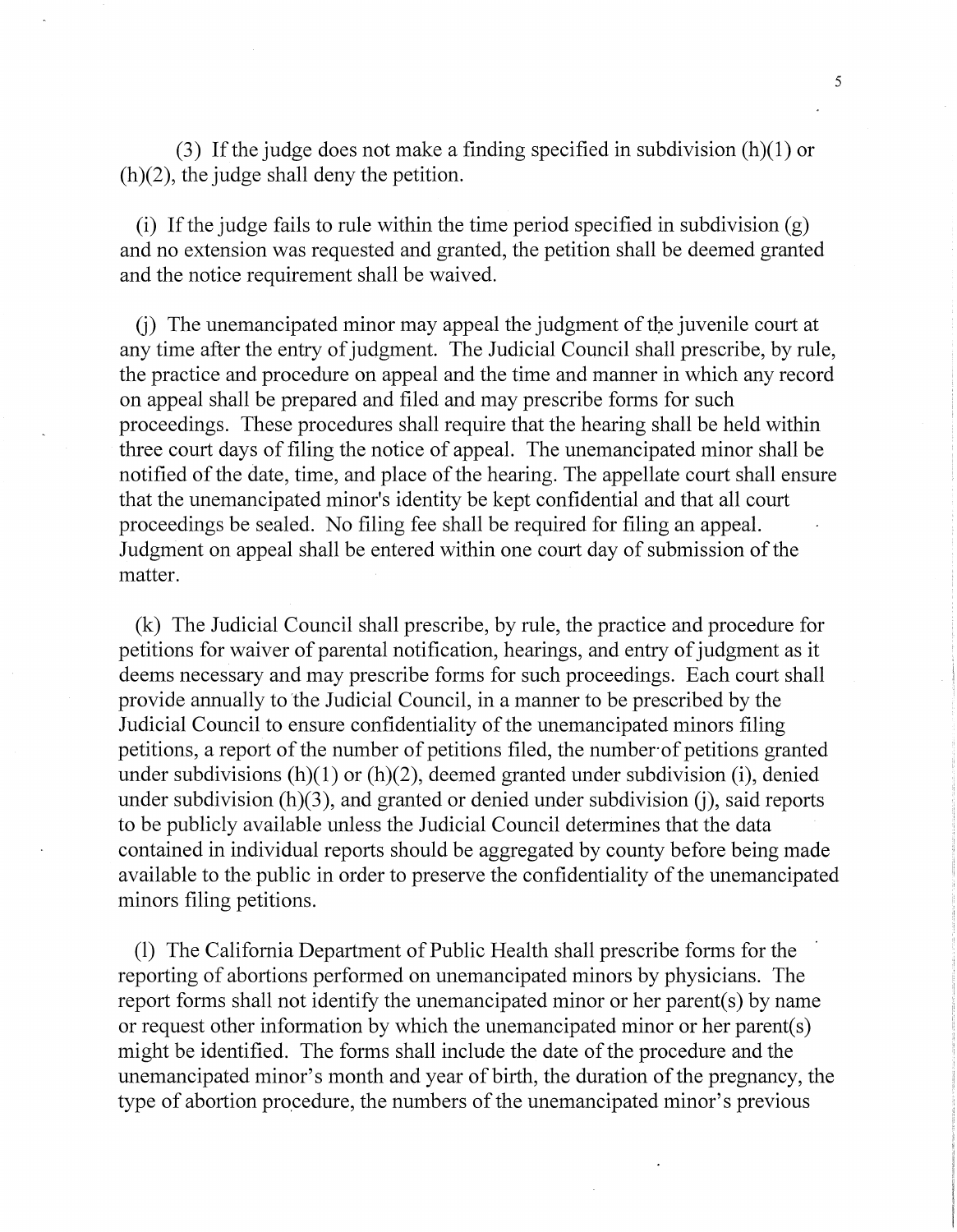abortions and deliveries if known, and the facility where the abortion was performed. The forms shall also indicate whether the abortion was performed pursuant to subdivision (c); or (d); or (e); or (f); or (h), (i), or (j).

(m) The physician who performs an abortion on an unemancipated minor shall within one month file a dated and signed report concerning that abortion with the California Department of Public Health on forms prescribed pursuant to subdivision (1). The identity of the physician shall be kept confidential and shall not be subject to disclosure under the California Public Records Act.

(n) No claim shall be paid by the Medi-Cal program or any other program paid for or subsidized by the State of California for any medical services relating to provision of abortion on a minor under the age of 18 at the time of the abortion unless the claim for payment is accompanied by  $(1)$  a copy of the report filed with the California Department of Public Health pursuant to subsection (m), or (2) proof that the minor was not unemancipated.

( o) The California Department of Public Health shall compile an annual statistical report from the information specified in subdivision (1). The annual report shall not include the identity of any physician who filed a report as required by subdivision (m). The compilation shall include statistical information on the numbers of abortions by month and by county where performed, the minors' ages, the duration of the pregnancies, the types of abortion procedures, the numbers of prior abortions or deliveries where known, and the numbers of abortions performed pursuant to each of subdivision (c); or (d); or (e); or (f); or (h), (i), or (j). The annual statistical report shall be made available to county public health officials, members of the legislature, the governor, and the public.

(p) Any person who performs an abortion on an unemancipated minor and in so doing knowingly or negligently fails to comply with the provisions of this Section shall be liable for damages in a civil action brought by the unemancipated minor, her legal representative, or by a parent wrongfully denied notification. The time for commencement of the action shall be within four years of the date the minor attains majority or four years of the date a parent wrongfully denied notification discovers or reasonably should have discovered the failure to comply with this Section, whichever period expires later, provided, however, that no action may be commenced more than twelve years after the abortion occurred. A person shall not be liable under this Section if the person establishes by written or documentary evidence that the person relied upon evidence sufficient to convince a careful and prudent person that the representations of the unemancipated minor or other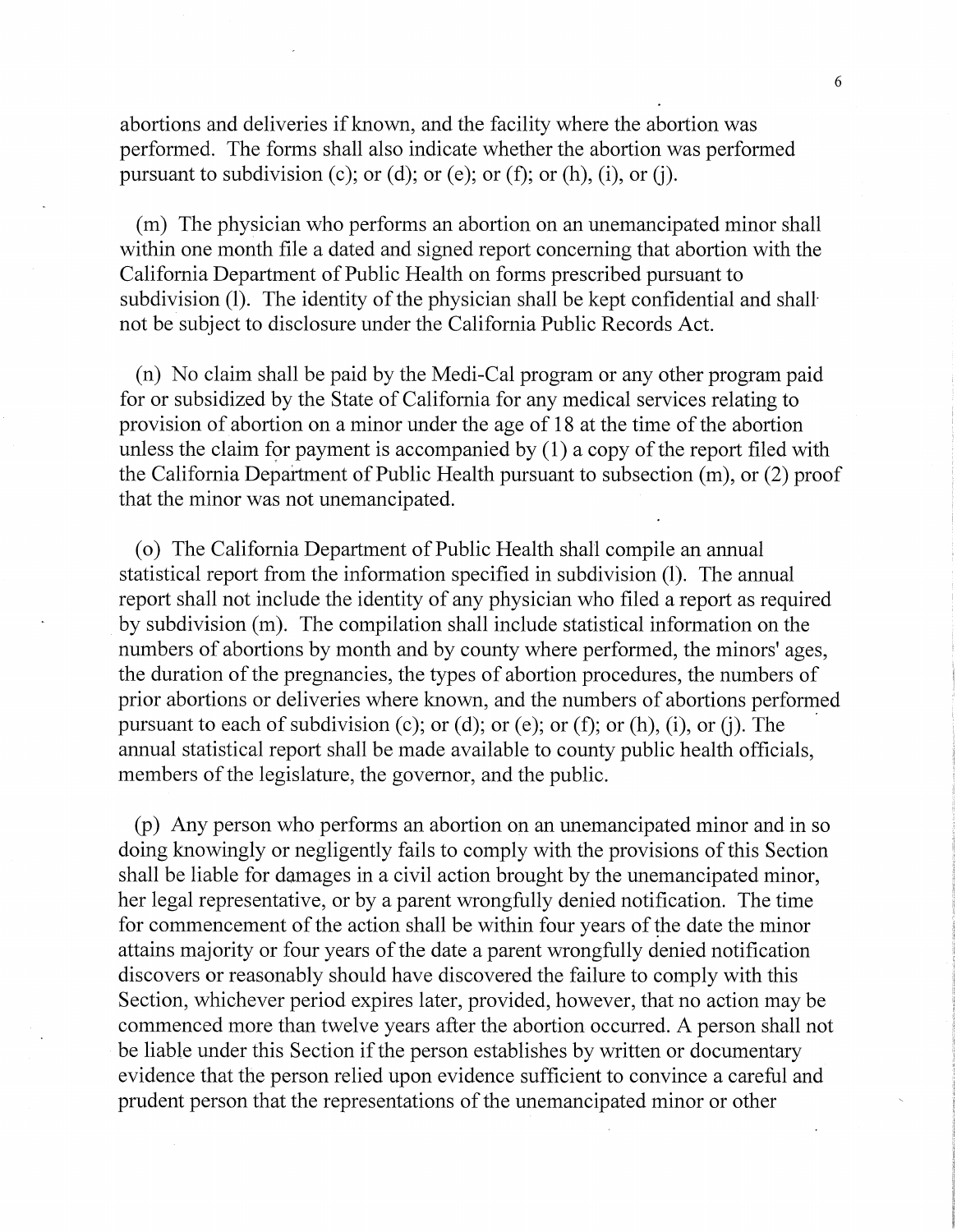persons regarding information necessary to comply with this Section were bona fide and true. At any time prior to the rendering of a final judgment in an action brought under this subdivision, the plaintiff may elect to recover, in lieu of actual damages, an award of statutory damages in the amount of \$10,000. In addition to any damages awarded under this subdivision, the plaintiff shall be entitled to an award of reasonable attorney fees. Nothing in this Section shall abrogate, limit, or restrict the common law rights of parents, or any right to relief under any theory of liability that any person or any state or local agency may have under any statute or common law for any injury or damage, including any legal, equitable, or administrative remedy under federal or state law, against any party, with respect to injury to an unemancipated minor from an abortion.

( q) Other than an unemancipated minor who is the patient of a physician, or other than the physician or the physician's agent, any person who knowingly provides false information to a physician or a physician's agent for the purpose of inducing the physician or the physician's agent to believe that pursuant to this Section notice has been or will be delivered to a parent, or that a waiver of notice has been obtained, or that an unemancipated minor is the victim of physical or sexual abuse, or that an unemancipated minor patient is not an unemancipated minor, is guilty of a misdemeanor punishable by a fine of up to \$10,000.

(r) Notwithstanding any notice or waivers of notice, except where the particular circumstances of a medical emergency or her own lack of legal mental capacity precludes obtaining her informed consent, a physician shall not perform or induce an abortion upon an unemancipated minor except with the informed consent of the unemancipated minor herself.

(s) Notwithstanding any notice or waivers of notice, an unemancipated minor who is being coerced by any person through force, threat of force, or threatened or actual deprivation of food or shelter to consent to undergo an abortion may apply to the juvenile court for relief. The court shall give the matter expedited consideration and grant such relief as may be necessary to prevent such coercion.

(t) This Section shall not take effect until 90 days after the election in which it is approved. The Judicial Council shall, within these 90 days, prescribe the rules, practices, and procedures and prepare and make available any forms it may prescribe as provided in subdivision (k). The California Department of Public Health shall, within these 90 days, prepare and make available the forms prescribed in subdivisions (c), (d), and (1).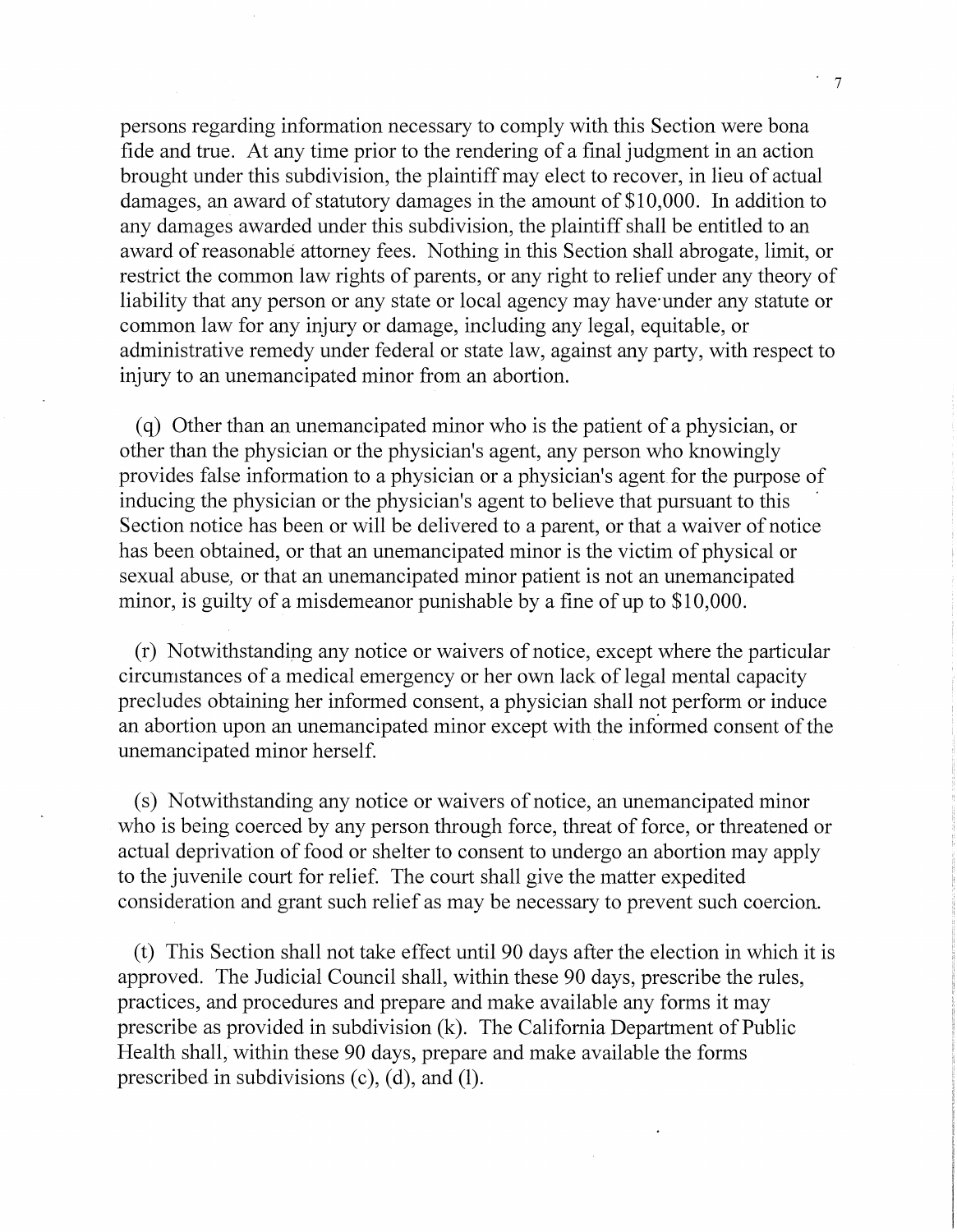(u) Notwithstanding any other provision of this Constitution or law to the contrary, the following persons, given priority in the order named, shall be authorized to defend the provisions of this Section approved by voters in any court of law: any official proponent of this Initiative, his or her designee, and any elector at the time this Initiative was approved by the voters. These same persons, given priority in the order named, shall have standing to petition for a writ of mandate compelling the Judicial Council or the California Department of Public Health or other state agencies to perform the functions assigned to them under this Section or necessary for the implementation of this Section.

(v) If any one or more provision, subdivision, sentence, clause, phrase or word of this Section or the application thereof to any person or circumstance is found to be unconstitutional or invalid, the same is hereby declared to be severable and the balance of this Section shall remain effective notwithstanding such unconstitutionality or invalidity. Each provision, subdivision; sentence, clause, phrase or word of this Section would have been approved by voters irrespective of the fact that any one or more provision, subdivision, sentence, clause, phrase, or word might be declared unconstitutional or invalid.

(x) Except for the rights, duties, privileges, conditions, and limitations specifically provided for in this Section, nothing in this Section shall be construed to grant, secure, or deny any other rights, duties, privileges, conditions, and limitations relating to abortion or the funding thereof.

8